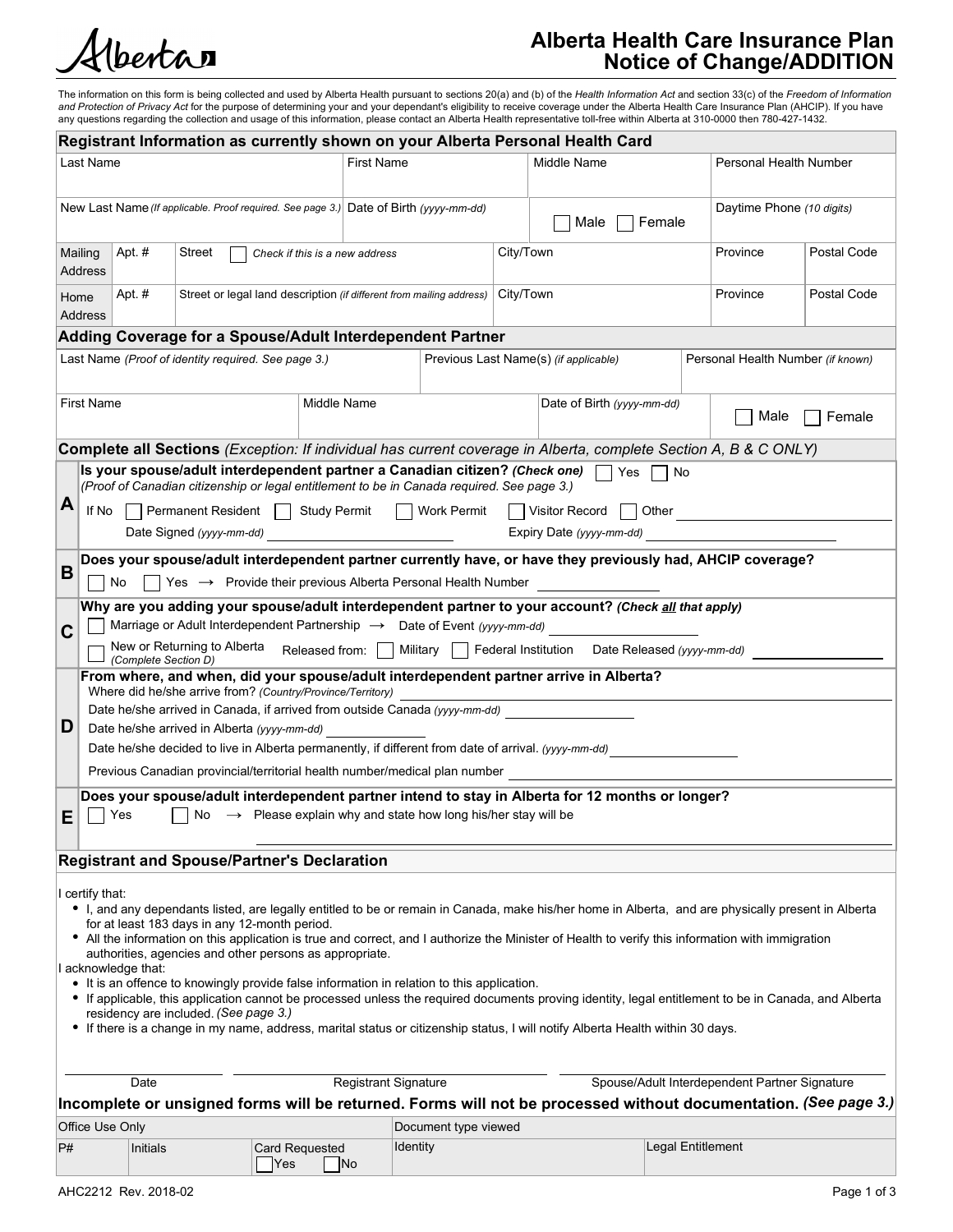|                | <b>Dependant Information 1</b>                      |                                           |                                                                                                                                                                                           |                                             |                                                                                                                     |
|----------------|-----------------------------------------------------|-------------------------------------------|-------------------------------------------------------------------------------------------------------------------------------------------------------------------------------------------|---------------------------------------------|---------------------------------------------------------------------------------------------------------------------|
|                | Last Name                                           |                                           | <b>First Name</b>                                                                                                                                                                         | Middle Name                                 | Personal Health Number (if known)                                                                                   |
|                | Date of Birth (yyyy-mm-dd)                          |                                           | Male<br>$\mathbf{I}$<br>Female                                                                                                                                                            | Date of Dependency (yyyy-mm-dd)             | Relationship (e.g. son, daughter)                                                                                   |
|                |                                                     |                                           |                                                                                                                                                                                           |                                             | Complete all Sections (Exception: If individual has current coverage in Alberta, complete Section A, B and C ONLY). |
|                |                                                     |                                           | Is your dependant a Canadian citizen? (Check one) $\Box$ Yes $\Box$ No<br>(Proof of legal entitlement to be in Canada required. See page 3.)                                              |                                             |                                                                                                                     |
| $\vert$ A      |                                                     |                                           | If No   Permanent Resident   Study Permit   Work Permit   Visitor Record<br>Date Signed (yyyy-mm-dd)                                                                                      |                                             | □ Other <u>_______________________</u>                                                                              |
|                |                                                     |                                           |                                                                                                                                                                                           |                                             | Expiry Date (yyyy-mm-dd)                                                                                            |
| $\mathbf{B}$   |                                                     |                                           | Does your dependant currently have, or have they previously had, AHCIP coverage?<br>$\Box$ No $\Box$ Yes $\rightarrow$ Provide your dependant's previous Alberta Personal Health Number   |                                             |                                                                                                                     |
|                |                                                     |                                           | Name your dependant was previously registered under                                                                                                                                       |                                             |                                                                                                                     |
| $\mathbf{C}$   | <b>Birth</b>                                        |                                           | Why are you adding this dependant to your AHCIP coverage? (Check all the apply)<br>Adoption/Guardian/Custody (Legal documents required.)                                                  |                                             |                                                                                                                     |
|                | New or Returning to Alberta<br>(Complete Section D) |                                           | $\Box$ Other (e.g. student)                                                                                                                                                               |                                             | Date of Event (yyyy-mm-dd)                                                                                          |
|                |                                                     |                                           | From where, and when, did your dependant arrive in Alberta?<br>Where did your dependant arrive from? (Country/Province/Territory)                                                         |                                             |                                                                                                                     |
| D              |                                                     |                                           | Date your dependant arrived in Canada if arrived from outside Canada (yyyy-mm-dd)                                                                                                         |                                             |                                                                                                                     |
|                | Date your dependant arrived in Alberta (yyyy-mm-dd) |                                           | Date your dependant decided to live in Alberta permanently, if different from date of arrival. (yyyy-mm-dd)                                                                               |                                             |                                                                                                                     |
|                |                                                     |                                           | Previous Canadian provincial/territorial health number/medical plan number                                                                                                                |                                             |                                                                                                                     |
| E              | Yes                                                 |                                           | Does your dependant intend to stay in Alberta for 12 months or longer?<br>$\Box$ No $\rightarrow$ Please explain why and state how long your dependant's stay will be                     |                                             |                                                                                                                     |
|                | Office Use Only                                     | Document type viewed                      |                                                                                                                                                                                           |                                             |                                                                                                                     |
|                | <b>Card Requested</b><br>$\vert$ Yes<br> No         | Legal Entitlement                         |                                                                                                                                                                                           |                                             |                                                                                                                     |
|                | <b>Dependant Information 2</b>                      |                                           |                                                                                                                                                                                           |                                             |                                                                                                                     |
|                | Last Name                                           |                                           | <b>First Name</b>                                                                                                                                                                         | Middle Name                                 | Personal Health Number (if known)                                                                                   |
|                | Date of Birth (yyyy-mm-dd)                          |                                           |                                                                                                                                                                                           | Date of Dependency (yyyy-mm-dd)             |                                                                                                                     |
|                |                                                     |                                           | Female<br>$\blacksquare$                                                                                                                                                                  |                                             | Relationship (e.g. son, daughter)                                                                                   |
|                |                                                     |                                           |                                                                                                                                                                                           |                                             | Complete all Sections (Exception: If individual has current coverage in Alberta, complete Section A, B and C ONLY). |
|                |                                                     |                                           | <b>Is your dependant a Canadian citizen? (Check one)</b> $\Box$ Yes $\Box$ No<br>(Proof of legal entitlement to be in Canada required. See page 3.)                                       |                                             |                                                                                                                     |
| $\overline{A}$ | lf No                                               |                                           | Permanent Resident   Study Permit   Work Permit                                                                                                                                           | Visitor Record                              | □ Other <u>______________________</u>                                                                               |
|                | Date Signed (yyyy-mm-dd)                            |                                           |                                                                                                                                                                                           | Expiry Date (yyyy-mm-dd)                    |                                                                                                                     |
|                |                                                     |                                           | Does your dependant currently have, or have they previously had, AHCIP coverage?                                                                                                          |                                             |                                                                                                                     |
| B.             | No                                                  |                                           | $\vert$ Yes $\rightarrow$ Provide your dependant's previous Alberta Personal Health Number                                                                                                |                                             |                                                                                                                     |
|                |                                                     |                                           | Name your dependant was previously registered under                                                                                                                                       |                                             |                                                                                                                     |
|                |                                                     |                                           | Why are you adding this dependant to your AHCIP coverage? (Check all the apply)                                                                                                           |                                             |                                                                                                                     |
| $\mathbf{C}$   | Birth<br>New or Returning to Alberta                |                                           | Adoption/Guardian/Custody (Legal documents required.)                                                                                                                                     |                                             |                                                                                                                     |
|                | (Complete Section D)                                |                                           | Other (e.g. student)                                                                                                                                                                      |                                             | Date of Event (yyyy-mm-dd)                                                                                          |
|                |                                                     |                                           | From where, and when, did your dependant arrive in Alberta?<br>Where did your dependant arrive from? (Country/Province/Territory)                                                         |                                             |                                                                                                                     |
|                |                                                     |                                           | Date your dependant arrived in Canada if arrived from outside Canada (yyyy-mm-dd)                                                                                                         |                                             |                                                                                                                     |
| D              | Date your dependant arrived in Alberta (yyyy-mm-dd) |                                           |                                                                                                                                                                                           |                                             |                                                                                                                     |
|                |                                                     |                                           | Date your dependant decided to live in Alberta permanently, if different from date of arrival. (yyyy-mm-dd)<br>Previous Canadian provincial/territorial health number/medical plan number |                                             |                                                                                                                     |
|                |                                                     |                                           | Does your dependant intend to stay in Alberta for 12 months or longer?                                                                                                                    |                                             |                                                                                                                     |
| E              | ∣ Yes<br>No                                         | $\rightarrow$                             | Please explain why and state how long your dependant's stay will be                                                                                                                       |                                             |                                                                                                                     |
|                | Office Use Only<br><b>Card Requested</b>            | Document type viewed<br>Legal Entitlement |                                                                                                                                                                                           |                                             |                                                                                                                     |
|                | $ $ Yes<br> No                                      |                                           |                                                                                                                                                                                           |                                             |                                                                                                                     |
|                | AHC2212 Rev. 2018-02                                |                                           |                                                                                                                                                                                           | If you have more dependants, please provide | Page 2 of 3                                                                                                         |
|                |                                                     |                                           |                                                                                                                                                                                           | their information on a separate page.       |                                                                                                                     |
|                |                                                     |                                           |                                                                                                                                                                                           |                                             |                                                                                                                     |